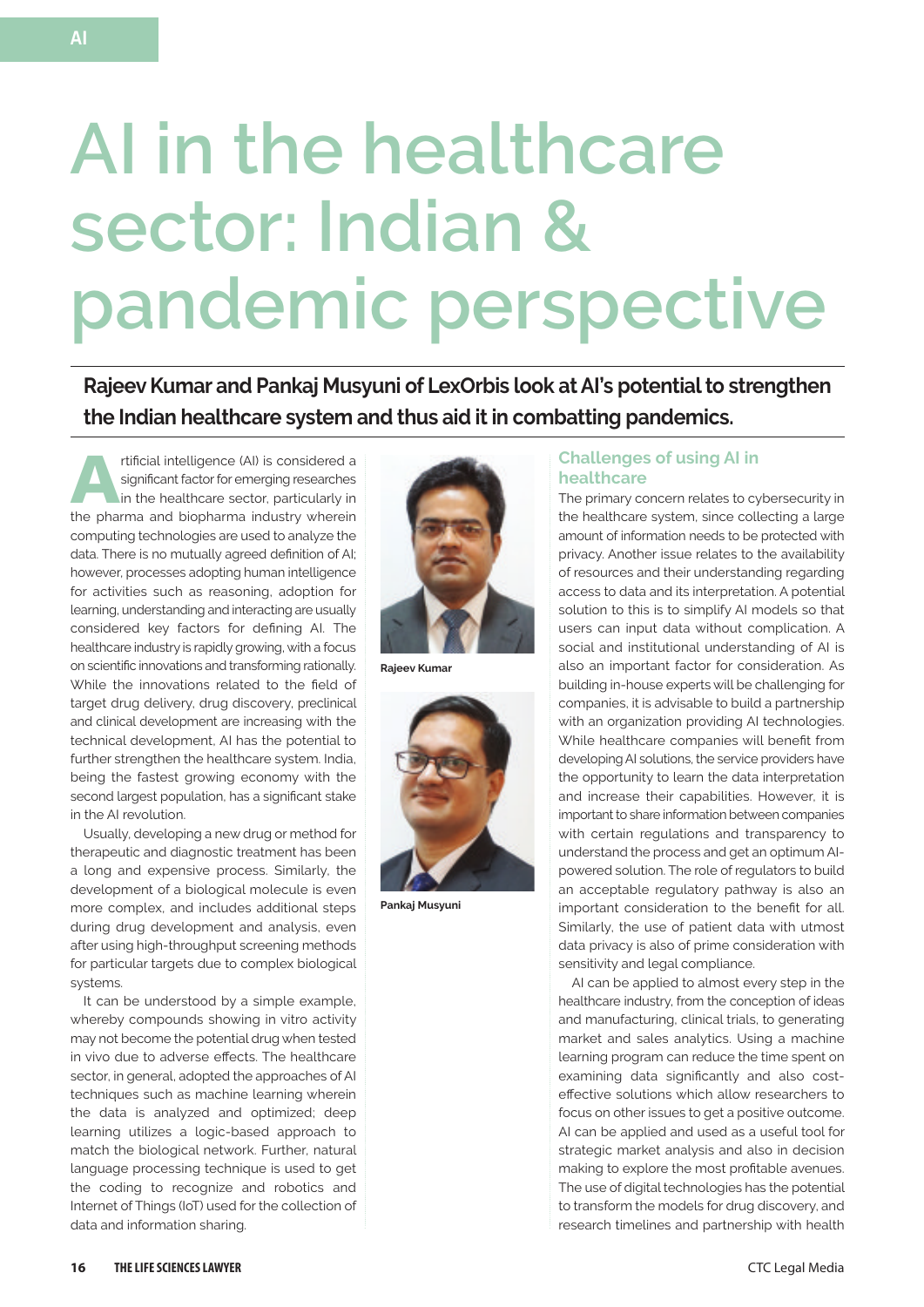tech start-ups and academia will be helpful to achieve this. It is also important for healthcare companies to be patient-centric and use the information to design better protocols for clinical trials and also ensure quality and safety. In clinical trials, the use of software techniques can be used to reduce the complexity and cost by remote monitoring or using virtual tools.

## **Applications in healthcare**

AI has the potential to provide substantial incremental value economically and its applications can help in addressing primary issues for access to healthcare facilities, particularly wherein the connectivity and supply to healthcare professionals are limited due to transport and other basic facilities. However, this can be fairly achieved by implementing AI-driven diagnostics tools, personalized treatment techniques, early identification of potential pandemics, and the use of imaging diagnostics. Considering some of the examples where AI can be used includes the use of machine learning by using an algorithm or a computer program and performs without having any explicit programming instruction. This technique is commonly used to streamline the clinical and healthcare process. Further, improvement in diagnosis can be adopted wherein the diagnosis and treatment can be managed by using the past history of patients and maintaining electronic medical records for a ready reference. This will also be helpful to get a clear medical history along with a cost-effective treatment and also saves time. These electronic records can also be used in clinical trial research wherein the data is readily available with the required information. In addition, AI could be helpful for an early stage of drug discovery either during a preliminary screening of new compounds, or prediction of success based on a biological factor, machine learning can be used to get the required information and identify new patterns.

Additionally, machine learning technology is currently being used to monitor and forecast an epidemic, based on information accumulated from the web, social platforms, satellites, and other popular sources. COVID-19 (2019-nCoV) disease, which was identified in December 2019 and has been declared a global pandemic by the WHO can be considered, wherein AI is helpful as a powerful tool by using techniques of machine learning (MI), natural language processing (NLP) and computer vision applications to teach computers to use big data-based models for pattern recognition, explanation, and an early prediction. These functions can be useful in early diagnosis, prediction, and treatment of infections, including fast- spreading infections, and helps to manage socio-economic impacts. Since the outbreak of the pandemic, there has

been a scramble to use and explore AI and other data analytic tools, for these purposes.

It has been observed that researchers are increasingly using AI tools such as MI and NLP processing to track and contain coronaviruses which are also helpful in gathering more data to understand the disease. While many counties are tracking individual suspected patients, anonymized data can be collected to study the spread of disease in a more generalized manner. As large amount of data can be collected to gather the relevant information, it is also important to maintain the data privacy to ensure that such data cannot be used for another purpose. The data generated by using AI can be used for knowledge sharing with the utmost transparency.

While this pandemic situation has illustrated several innovative use cases, as well as the urgency to stop the spread of the virus, it is important to not let the consideration of fundamental principles, rights, and respect for the rule of law to be set aside. The positive power and potential of AI is real and helpful in fighting of the spreading of the diseases and eventually saves lives. However, ethical and responsible use of AI must be promised and practiced. It is essential that, even in times of such crisis, we remain conscious of the duality of AI and strive to advance AI for good. An example of using such techniques in India, wherein the Government of India has launched Aarogya Setu, a mobile application aimed to connect health services against 2019-nCoV. The App is helpful in augmenting the initiatives in proactively reaching out to and informing the users regarding the potential risk of infection, best practices and relevant medical advisories

# **Résumés Rajeev Kumar**

Rajeev is a registered Indian patent attorney and has a master's in pharmaceutical sciences. He leads the patent life sciences group at LexOrbis and has more than 17 years of experience. Rajeev is engaged in providing product or process clearance opinions to clients in India and providing guidance on freedom-to-operate searches in other jurisdictions. He is a regular speaker in various seminars and conferences and has published numerous articles on various patent-related subjects.

#### **Pankaj Musyuni**

Pankaj is a managing associate at LexOrbis. He is an advocate registered with the Bar Council of India, as well as a patent agent. He has in-depth knowledge of patent law and regulatory framework and extensive experience in patent filing, drafting, prosecution and advisory matters - especially in the chemical, pharmaceutical and start-up fields. He has written several articles and delivered talks at various forums on patent law practice, regulatory landscape and clinical research.